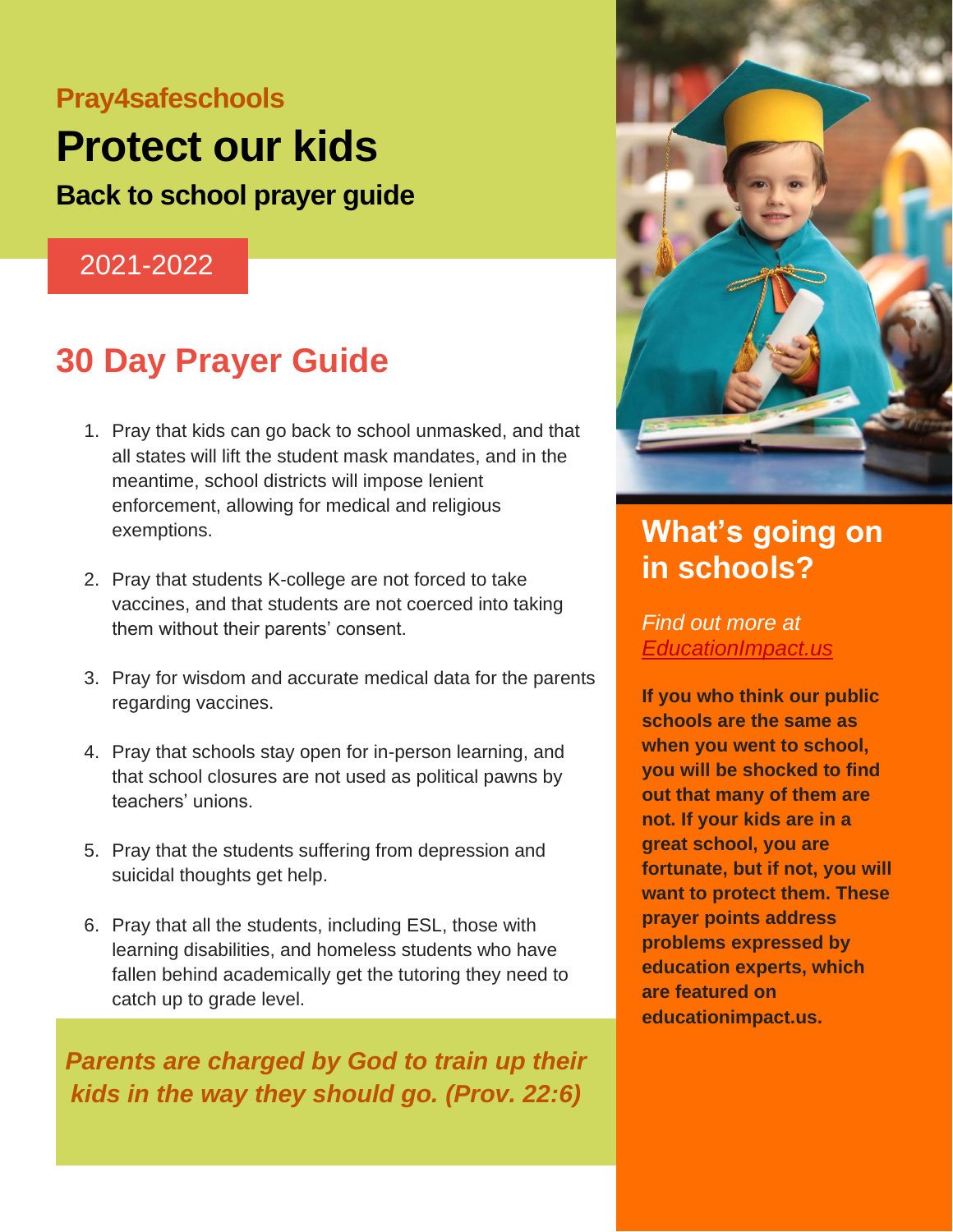- 7. Pray that bullying and campus violence are restrained on campus and online.
- 8. Pray that God's peace permeates the hearts and minds of the students, parents, and teachers on campus and in their homes.
- 9. Pray for Christian clubs and student support ministries return to public schools during lunch and after school.
- 10.Pray for a turnaround in our education system that academic excellence, critical thinking and an accurate knowledge of English, math, history, and science are taught, rather than the social-emotional reprogramming of our nation through the indoctrination of our kids.
- 11.Pray that parents become aware and demand that school boards replace age inappropriate, gender confusing Sexxx Ed with medically accurate, age appropriate, parent approved curriculum.
- 12.Pray that parents demand that school boards replace Critical Race Theory, radical Ethnic Studies and the1619 Project curriculum with historically accurate curriculum that does not create racial division, foster hatred against our nation or promote socialism.
- 13.Pray that parents demand curriculum transparency.
- 14.Pray that communities recruit, vet and support qualified school board candidates that support parent's rights and vote out those who do not.
- 15.Pray for parents to learn ways to protect their kids from objectional curriculum.
- 16.Pray that parents who decide to leave public school will find alternative school options.
- 17.Pray for all parents to have the right to choose the best education for their kids, and that voters support school choice in their states.
- 18.Pray for churches to use empty classrooms to start missional approach schools or allow hybrid homeschool models to use their classroom, playground, and multi-purpose facilities.

## *Children belong to the parents, and not to the Department of Education!*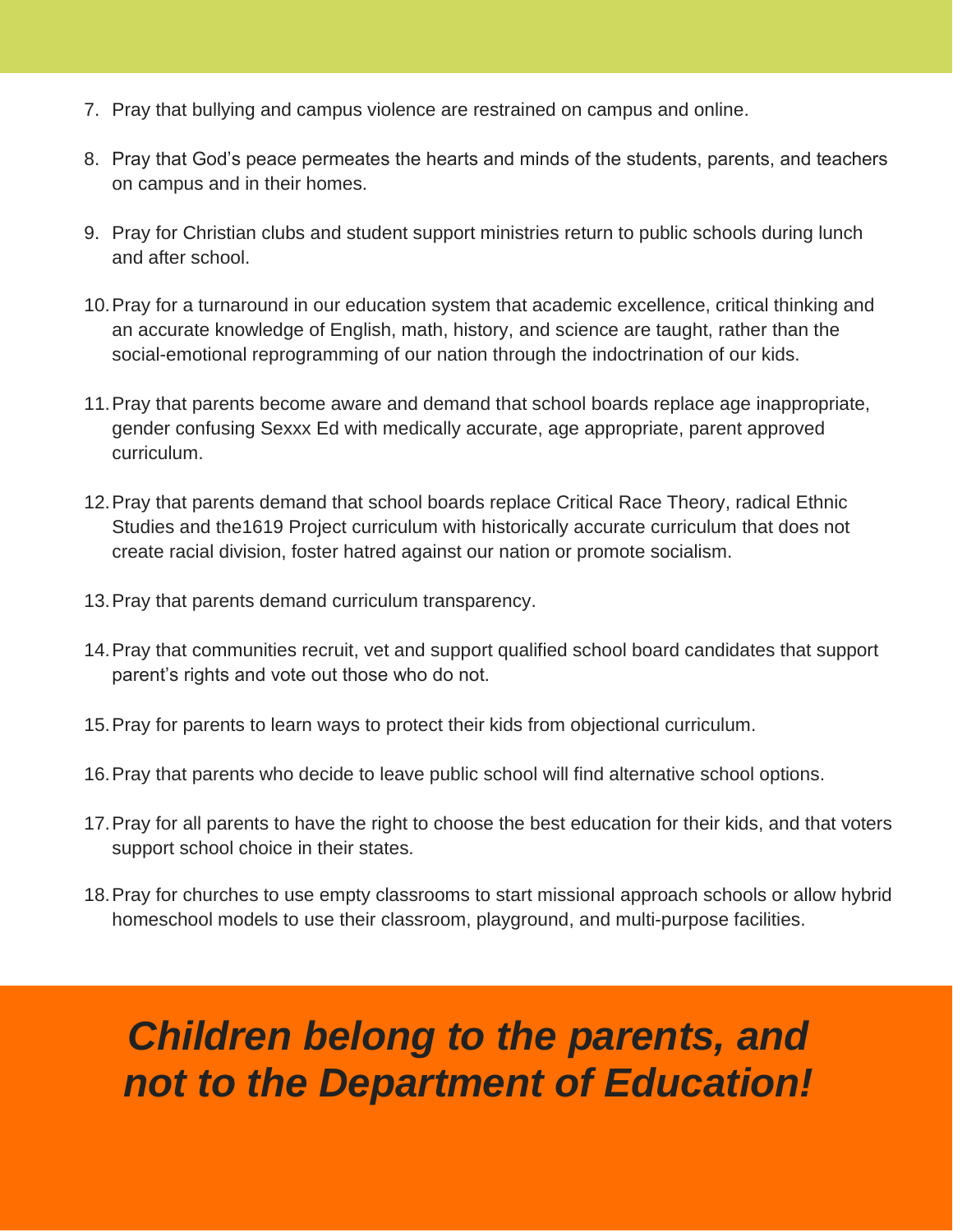- 19.Pray for new schools that are starting up to use biblically sound academic curriculum with the intention of not only raising up their kids to have a good academic education but also to have a solid biblical worldview and represent Christ.
- 20.Pray for parents to reverse the ideological, moral, or historical indoctrination that their kids have been taught that do not represent their values and/or undermine our nation.
- 21.Pray for a revival, a move of God, to break out on campuses, churches and our communities causing us to ask God to hear our prayers and heal our land.
- 22.Pray for God's spirit of unity to rise up between all students, teachers and parents, and that we will not allow our schools to be used to divide us based on race, politics or religion.
- 23.Pray for parents to continue rise up and declare that "we will not allow our kids to be indoctrinated."
- 24.Pray for parents because they are on the front lines of pushing back against Critical Race Theory, revisionist history, the forced masking in our nation and keeping our facilities open. They are the front lines of the citizens who are standing up against government oppression.
- 25.Pray for parents to make wise choices on where they send their kids to college, as many have become steeped in limiting free speech, free thought, and teach radical anti-American ideologies.
- 26.Pray for teachers to leave the radical teachers' unions that support progressive agendas and Planned Parenthood; pray they join alternative unions that promote their values.
- 27.Pray and support godly candidates who run for school board, city council, county superintendent and local sheriff positions because they are your local government representatives. \*
- 28.Pray for voting integrity in every county and state in our nation, that only legal registered voters will vote, and that fraud in elections will be stopped, and the people's voices will be heard. \*

*The philosophy taught in the schoolroom in one generation will be the political ideology in the next. - Abraham Lincoln*